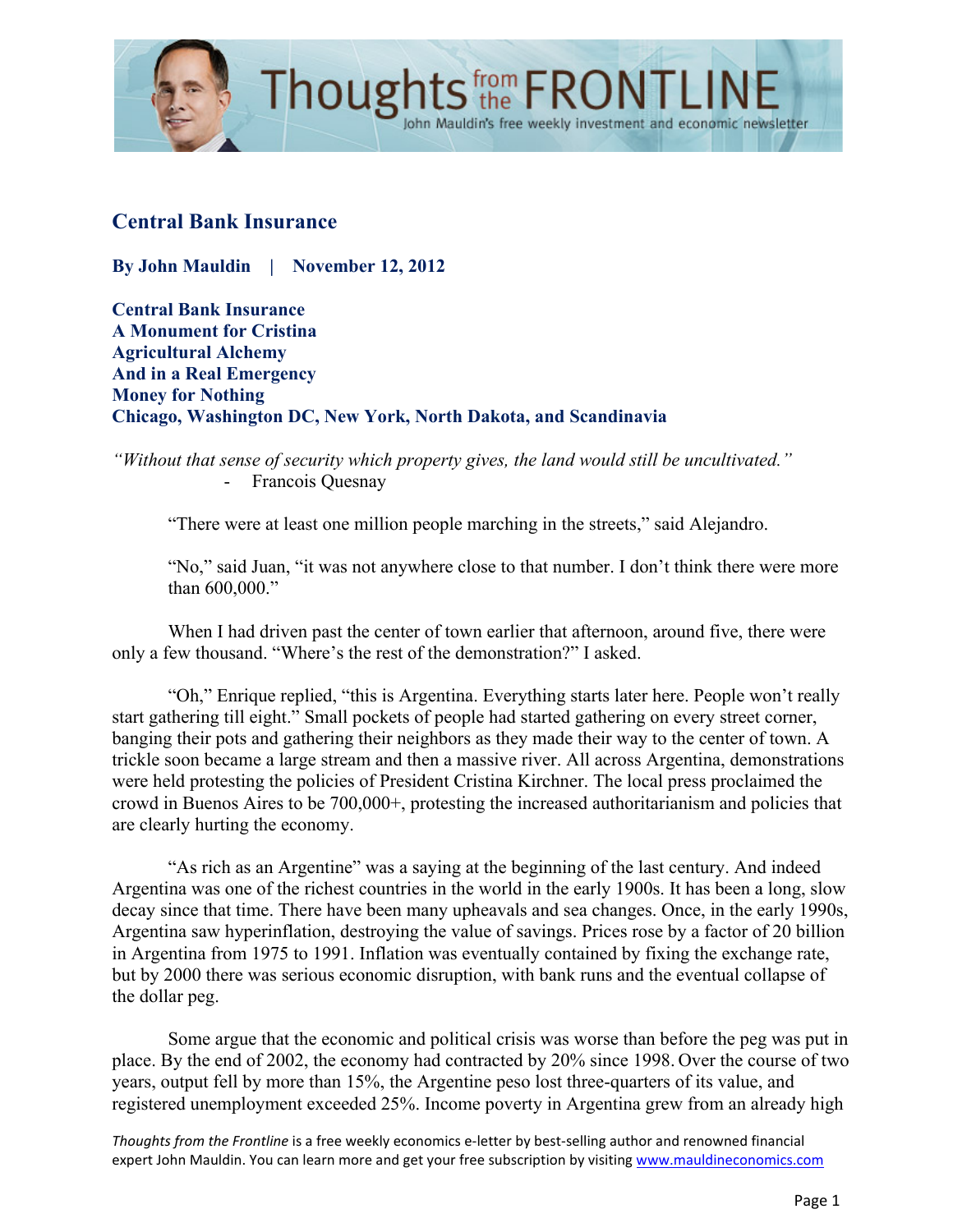35.4% in October 2001 to a peak of 54.3% in October 2002. To say things were volatile is an understatement: Argentina had five presidents in two weeks.

Chaos? The destruction of wealth? No doubt. But as I sat down in a very fashionable restaurant in the historic and beautiful Recoleta district, in the midst of one of the largest demonstrations in Argentine history, the contrast of the recent past with the wealth I saw around me was thought-provoking. I thought back to my first visit to Argentina, just after their period of hyperinflation in 1992. It's hard not to notice the impressive buildings that have been erected since then. And I had just come from Salta province, where agriculture holds sway and the commodity price boom is in full force.

For the last two weeks I've been in Brazil, Uruguay, and Argentina. In this week's letter I offer a few impressions gathered on this trip, as we meditate on what French physiocrats have to tell us about true wealth.

#### **Central Bank Insurance**

"If you want to enjoy life, go to Buenos Aires. If you want to do business, go to Sao Paulo," the saying goes. It is hard to get an impression of a country by going to a city of 20 million people. It is like visiting New York City and thinking you can understand the United States. But I never fail to enjoy myself in Brazil. While it is clearly a Latin culture, the country has become serious about the business of business. I spoke to a large gathering of financial professionals (the local CFA society). Gustavo Franco, the former Brazilian Central Bank President who orchestrated the Plano Real, which helped save the country from hyperinflation in 1993, spoke before me in a very formal economic presentation. Inflation was running 30% per month in Brazil when his plan was implemented. Here was a man who truly understood the power of a central bank committed to stable monetary policy. I felt like the comic relief act trying to follow him, but his presentation left me with a thought.

(Sidebar: There were translators for me, as I know absolutely no Portuguese. And while there were headsets for those who wanted to hear my presentation in Portuguese, I did not see anyone using them. My unofficial survey of the CFA group left me with the impression that the members were fluent in at least three languages each. Serious indeed.)

Both Franco and the CFA society were thinking about monetary policy. And not just Brazilian monetary policy. They were looking around the world, and the massive quantitative easing underway was clearly causing concern. Currency valuations in a country where commodities play such an important role as they do in Brazil can mean the difference between boom and bust. The fact that the central banks of some of their largest customers are seemingly going wild does not make for a stable environment.

I have often said that I do not consider gold as an investment but rather as insurance. But the question is, insurance against what? As I spoke to that audience with their particular concerns, I realized that gold is *central bank insurance.* Central bankers are quite content to talk about stable monetary conditions, but history has shown all many too times that, under pressure, monetary stability yields to political exigency.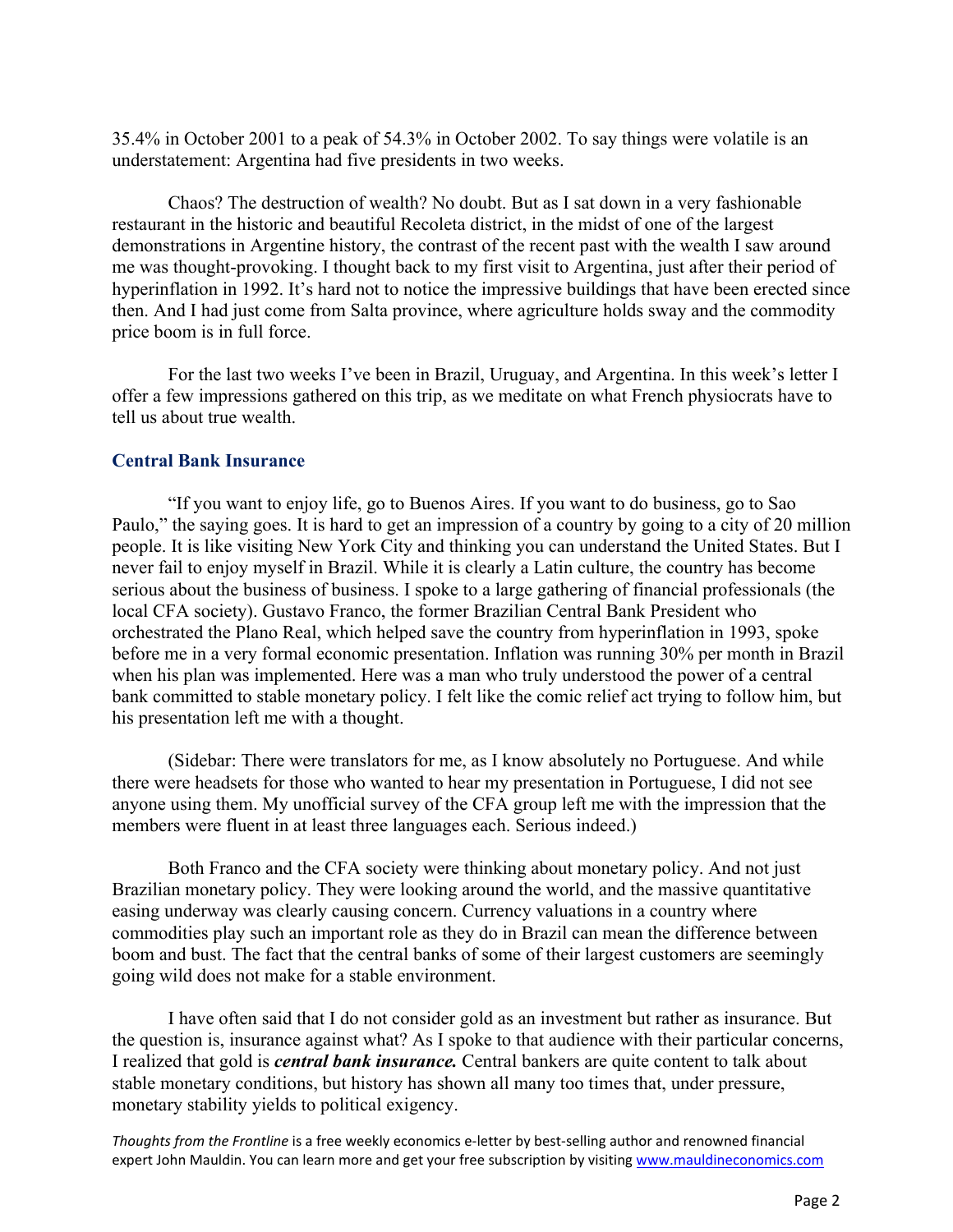#### **A Monument for Cristina**

I went from Sao Paolo to Montevideo, Uruguay. As I reported last week, Uruguay is booming. Money is pouring into the country from all over the world but especially from Argentina. The country has an essentially open border with Brazil, too. Goods, people, and services travel freely both ways. You can get US dollars as well as Uruguayan pesos from the ATMs.

Around 85% of Uruguay's land is used for agriculture (77% for pasture, 8% for cultivation, and 9% for forestry), which generates 60% of exports. Cattle and sheep rearing is the main activity. As one might expect, Uruguay has the highest annual consumption of red meat per person in the world – almost 170 pounds (76kgs)! Soybeans, wheat, rice, barley, corn, and sunflower are the most important arable crops, with soybeans the main export. (Hat tip, Vulpes Investment)

The country is a financial center, as it has a well-established rule of law and economic free zones where business can be done tax-free as long as it does not produce income in Uruguay. A large number of international corporations have their Latin American headquarters in Uruguay. From a seriously challenged economic condition ten years ago, the country has grown to full employment and an increasingly diversified economy. Real estate is booming, and not just in agricultural land. Punta del Este is the playground of South America, and one tower after another of vacation condominiums seems to be rising on the beautiful beaches. Condominiums are being built and sold in Montevideo at a rapid clip.

Interestingly, in general the building is being done without debt. Large projects are financed with equity. Clearly, in the current culture there will never be a debt supercycle to blow up, at least not one generated by the private sector. And for now the government is behaving. An interesting sign of the current prosperity is that 50% of children now go to private schools. Evidently, one of the first things that parents do when they get extra income is to put their kids in private schools.

In talking with financial professionals and businessmen in Uruguay, it was clear that there is a large influx of Argentinean money and people, and has been for years. That trend has only increased since the re-election of Cristina Kirchner.

"We should erect a monument to Cristina," said my partner Enrique Fynn. "Her policies have created an investment boom in Uruguay."

"Well," said an Argentinean dinner companion rather sadly, "at least her policies have been good for one country."

I rode with Enrique through the Uruguayan countryside to the historic and picturesque city of Colonia, where I took a ferry to Buenos Aires. The countryside reminded me of East Texas with palm trees.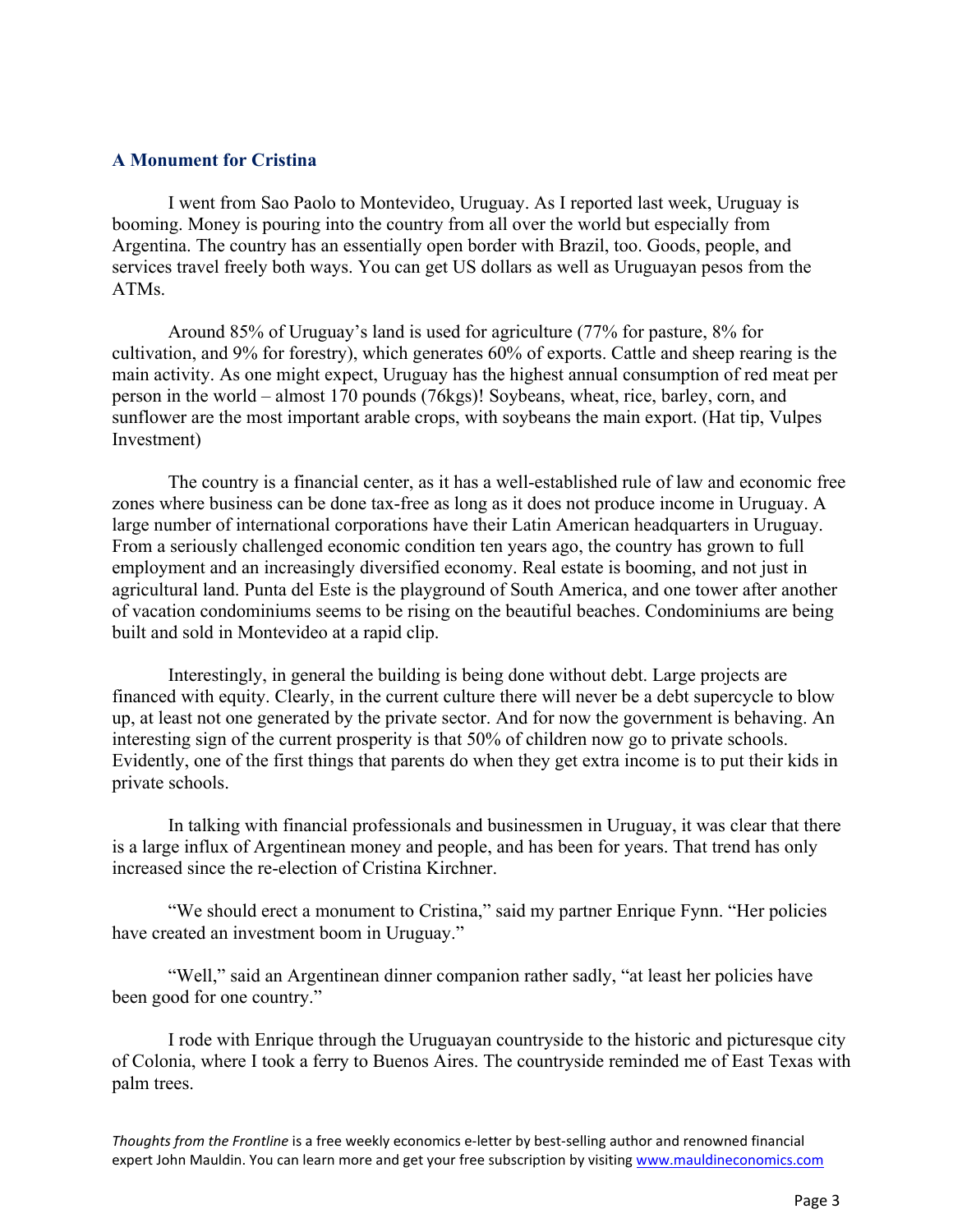#### **Agricultural Alchemy**

I flew the following day to Salta province and then drove with my partner Olivier Garret to Cafayate, through one of the most beautiful canyons I've ever seen. We eventually rose to a beautiful, broad valley surrounded by Andean foothills. I was told that Cafayate, because of its high altitude, is the only tropical region that grows decent wine grapes. The climate is close to perfect year-round. The small city is captivating and full of energy. Vineyards and farms were everywhere. The city square is alive at night. I was captivated by Cafayate and will go back again, hopefully many times. My partners in Mauldin Economics have created a world-class development there, drawing residents from over 30 countries. Wine production is growing dramatically as more and more acreage is planted. The scenery is just magnificent, with the mountains changing color throughout the day.

I had the privilege of meeting Juan Carlos Romero, the former governor and current senator from the province of Salta, at his local winery. He has run for president and is currently the vice president of the Senate. He is the very image of the classic *patron,* right from central casting. Athletic and youthful at 62, he was a gracious host. He was somehow able to summon a European nonalcoholic beer in two minutes, when we had been looking for one in town for several days.

He was smiling and pleasant until I began to inquire about Argentinean politics. Then his eyes turned a bit steely as the conversation deepened. His concern for his country was evident. Having been a businessmen and politician through the last two major crises, he clearly disagrees with the current direction of policies, and he left the majority block a few years ago.

I was privileged to have a number of other conversations with leading business and academic figures in Argentina, some quite off the record. It appears a great deal of the opposition to the current president is coming from within her own party. That being said, she took 54% of the last vote and recently was able to get a law through their Congress allowing 16-year-olds the right to vote. She is evidently quite popular among the youth. The concern is that with a two-thirds majority in the Congress she could the override constitutional term limit and be reelected in 2015.

The government recently took control of \$30 billion in privately managed pensions in order to "protect" the people. The funds were then invested in "safe" government assets. The government has been on a nationalization tear for the last eight years, taking over many large private companies and seizing the oil and gas assets of a company owned by a Spanish firm. Recently, the government instituted currency controls. Inflation is officially 10%, but everyone seems to agree it is closer to 30%. I kept asking, "How do you deal with 30% inflation?" The answer typically came back as a shrug, accompanied by "We're used to it."

In such a world, how do Argentinean investors establish long-term wealth? The answer is, they are buying what they know, but in other countries. And what they know is agriculture. An increasing number of farms in Uruguay are owned by Argentinians. And they are buying in Paraguay and Bolivia as well. I met with the Southern Cone Group, who are doing various projects throughout the region in all types of agricultural real estate businesses. I admitted to being quite skeptical about Bolivian farmland from a country-risk perspective, but they argued that the real risk is in getting actual title to the land. If that can be accomplished, it can be said that Bolivian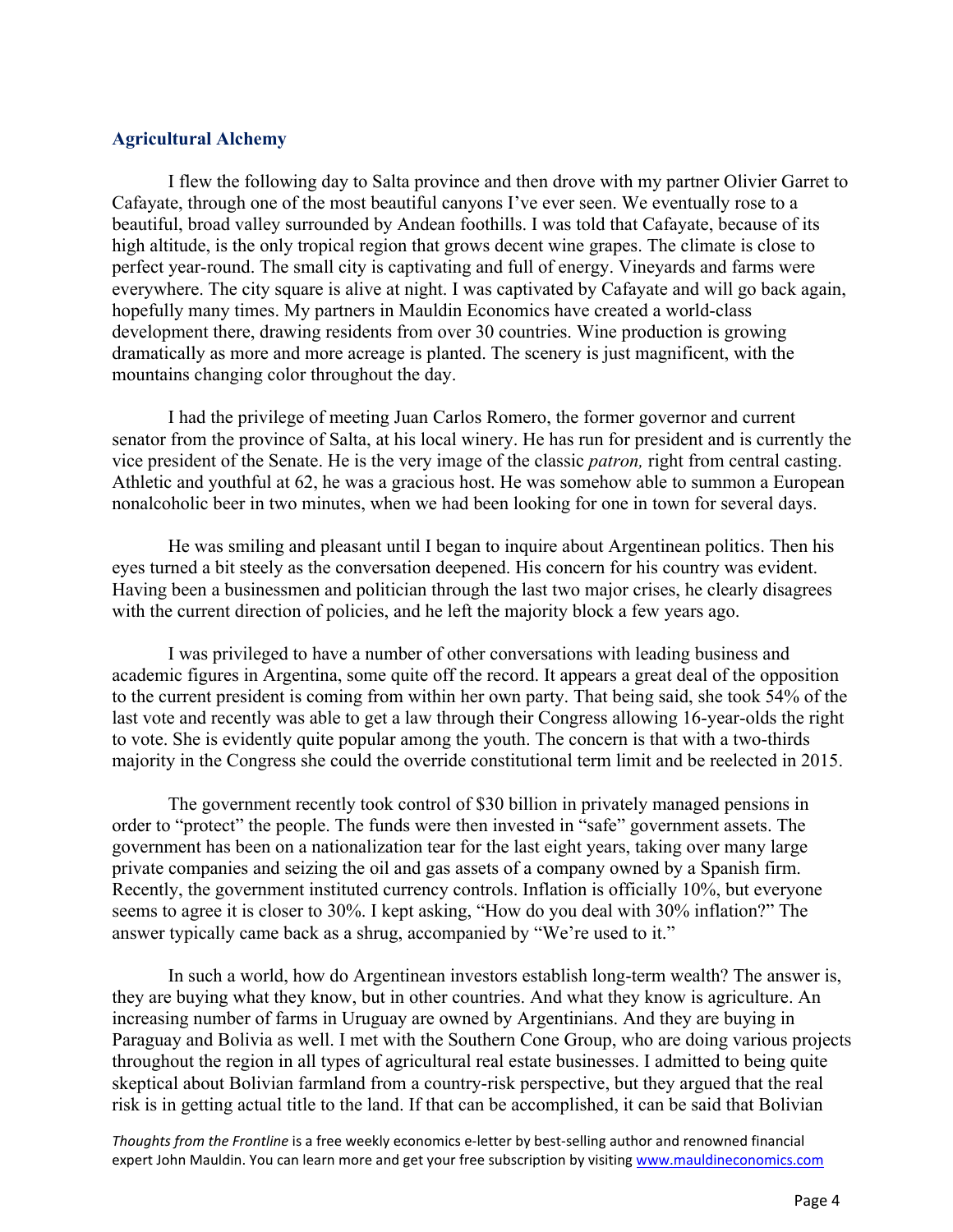farmland is "dirt cheap."

But it is not just theArgentineans and not just South America. Farmland all over the world is rising in value, as the case for rising demand for agricultural products is quite solid. I had dinner here in Dallas last night with Grant Williams (who writes things *That Make You Go Hmmm…*) and his boss, Stephen Diggle of Vulpes Management, who were in from Singapore. They own and run three largish agricultural projects in Illinois, New Zealand, and Uruguay and are looking to acquire more.

They sent me a few graphs I will share with you on the rising demand for agricultural products. First, calorie consumption is higher than ever and rising rapidly, as the world's population grows and demands more nutrients.



In the cattle-farming industry, it is said that it takes 6 kg of grain to produce 1 kg of meat, so 1.3 billion Mainland Chinese changing their diet to eat much more meat will severely strain the resources of a planet already struggling to feed a growing population. Chinese dairy consumption is rising by 20% compounded per year. That sort of growth requires a lot of feed and land to grow it on.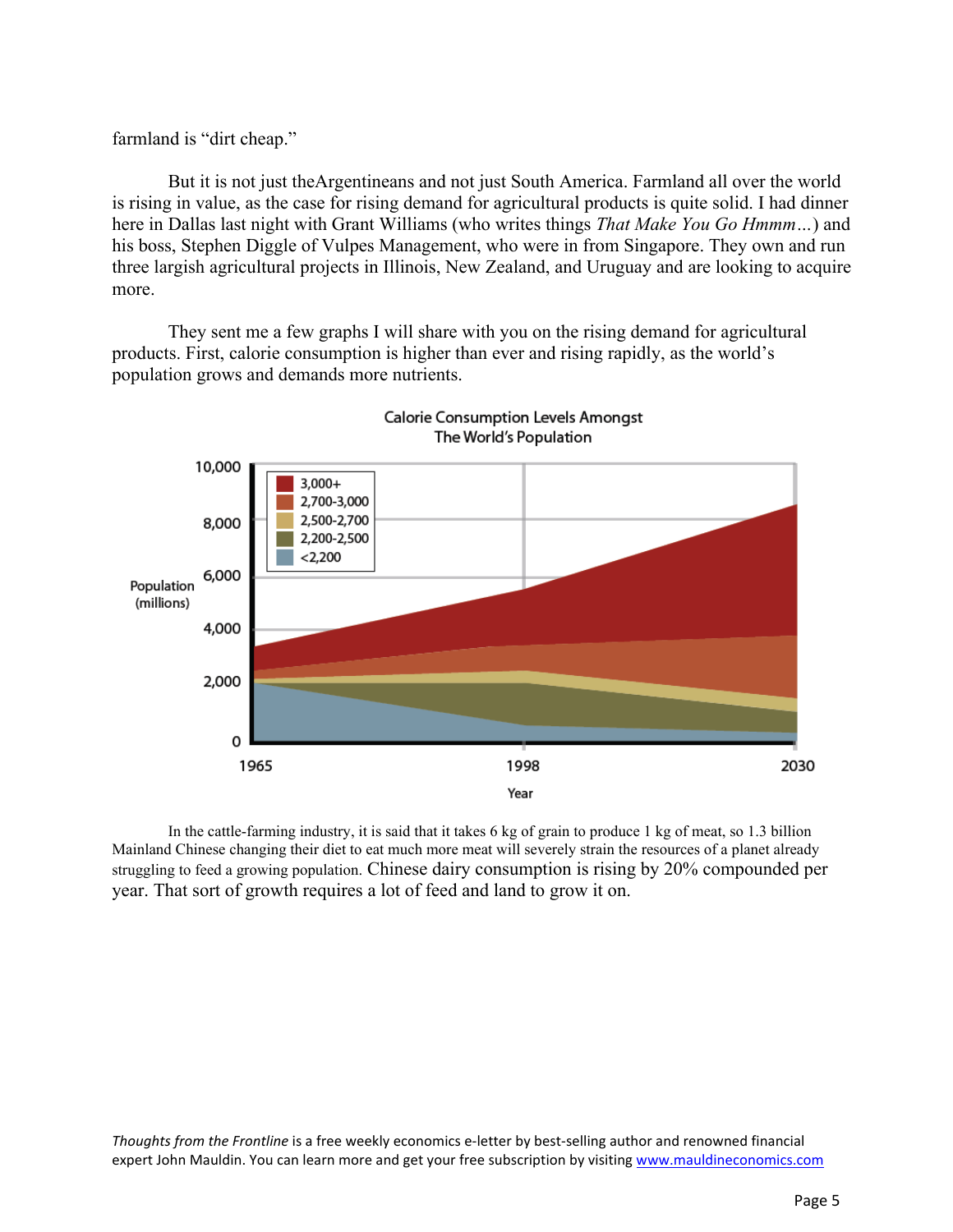

China overtook the US in meat consumption two decades ago

It is not just in China that meat consumption is rising, but throughout the world. And if Asia catches up to Europe and South America, let alone the US, that is a huge increase in the need for grain.



Increased meat consumption is a global phenomenon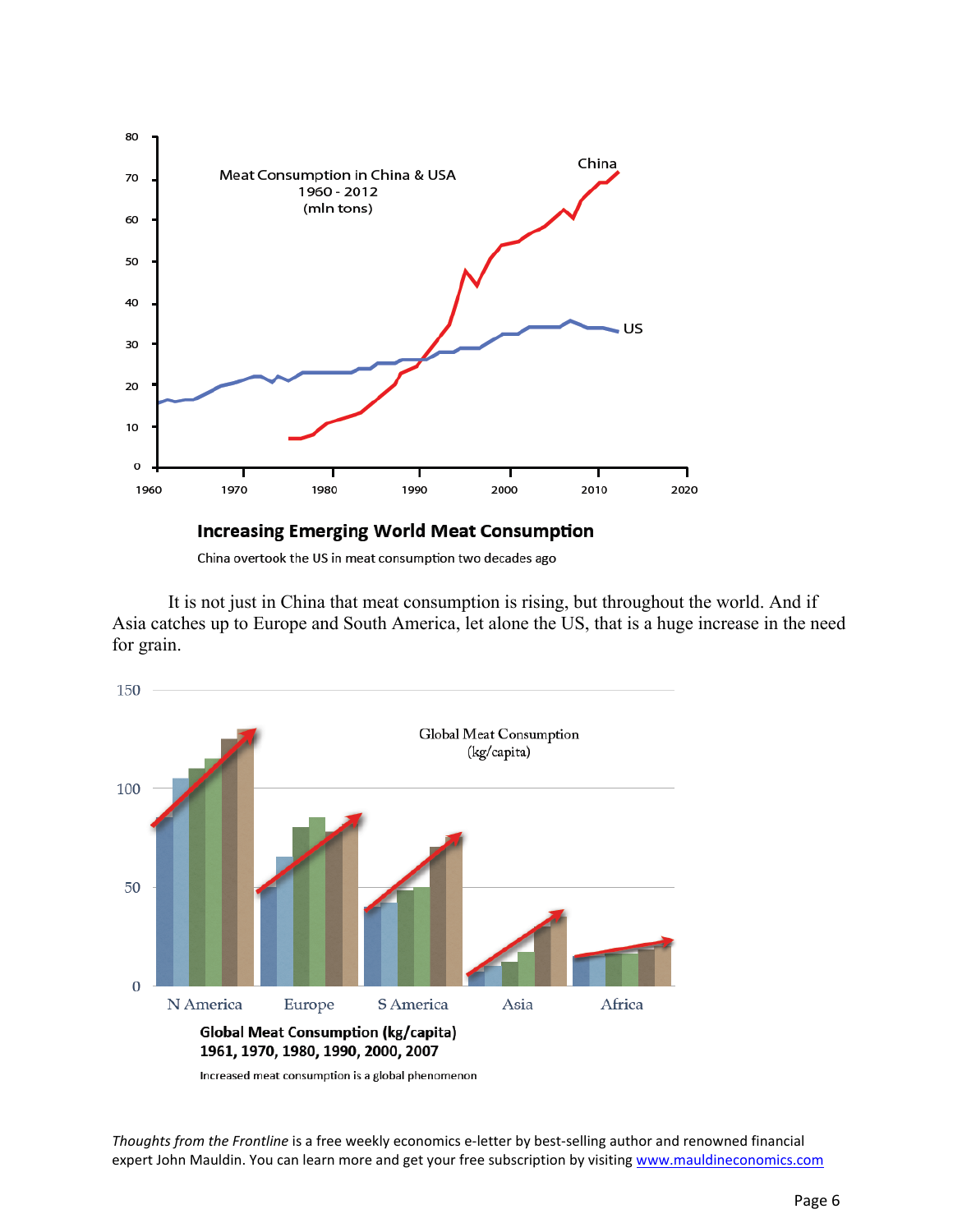The investment yields on farmland are in general lower than you might think. But properly managed farmland (bought at the right price) can be a nice alternative asset.

I could make the case that agricultural land is yet another form of gold. It too is central bank insurance. Over the long term, its value will rise in relation to the fiat currency in which it was purchased. It is a question of yield. In place of the old alchemical pursuit of the Philosopher's Stone, which could change lead into gold, we now have farmland turning dirt into yet another form of real wealth. Diggle makes the case that farmland is rather cheap in terms of gold.



Source: Ohio State University

You can buy a bond that will yield 5% for 20 years (or you could a few years back!), but that yield will not change for 20 years. The yield on farmland will change with the price of the crop from year to year and remain subject to the vagaries of weather, pestilence, etc.; but the value of the land will hold its own over time in the face of central banks gone wild. The world will always want more food. Increasingly, agricultural products have become global commodities, with their prices the same from place to place, when transportation costs are factored in.

The French physiocrats of the late 1700s argued that the only true wealth was that associated with land. Manufacturing and the Industrial Revolution had not yet made an impact. Note that Adam Smith met with the physiocrats in France and was influenced by them, though he did not think the only source of wealth was land. They were actually quite cutting edge in their time, because the prevailing wisdom was that wealth inhered in mercantilism and the power of the sovereign. (Some things never seem to change!)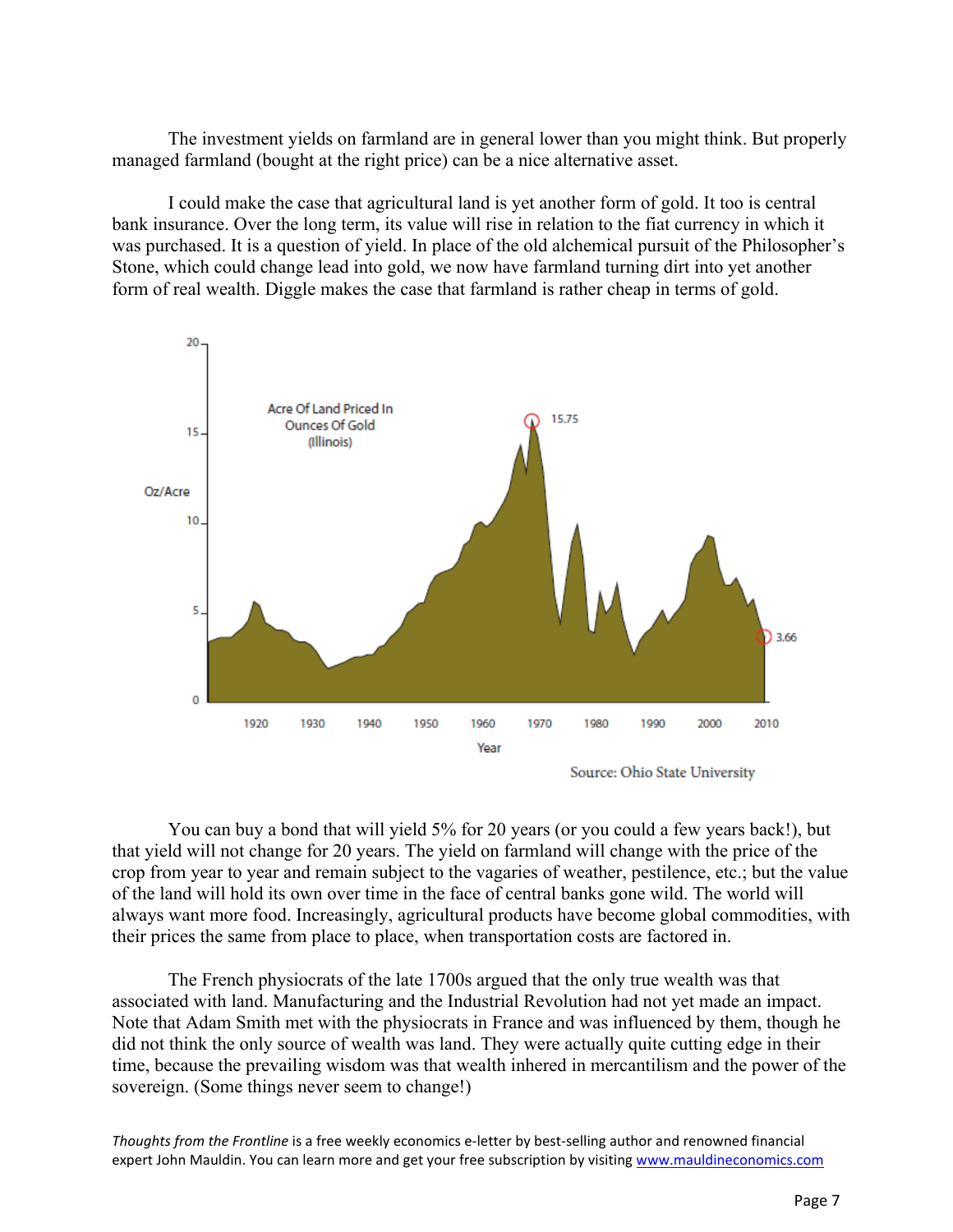Land has one thing going for it that gold does not, though, and that is yield. Some years the yield might not be much, or even negative, but over time there is a return. And it can be a nice one. Gold with a yield. A bond with built-in central bank insurance. That is a nice combination.

But gold has a few things farmland does not have. It is portable. While farmland is a store of value, it is subject to the policies of local government. You can't pick up your farm and move. As one of the leading lights of the physiocratic school of thought, Francois Quesnay, said, "Without that sense of security which property gives, the land would still be uncultivated." But you have to know that the land and its fruits can be securely yours.

(My friend Richard Russell, citing his Jewish heritage, would tell me that diamonds are smaller and a more compact way to get out of town with your money.)

Gold is liquid. While farmland will, in general, readily sell, at the wrong moment the price may not be in your favor.

Gold can be a bridge, a form of crisis insurance. I have a number of friends who bought land quite cheaply during the last crisis in Argentina. In our own crisis of 2008, many people I know were liquid and bought land and other assets at fire-sale prices. People who had overextended themselves or who needed cash to survive had to sell at whatever price they could get.

During the oil bust and the savings and loan crisis in Texas in the late '80s, you could buy real estate at 15-20 cents on the dollar. Whole portfolios of loans from bankrupt savings and loans were sold at literally pennies on the dollar, and those who bought them made fortunes.

The real crises were soon over, but if you did not have the staying power to make it to the end of the crisis, it made no difference to you that things were getting better.

I buy some gold every month and have for years. I hope the price of gold goes down so I can get more gold for the dollars I spend, as I am hoping I never have to sell my gold. If I ever do, things will not be going well at the Mauldin household.

At some point, I might get interested in going back to my country roots and getting involved in agriculture, if only as an investor. It is another interesting form of real estate and realasset investing.

I don't want you to think I am an overly conservative investor. I probably should be, but I'm not. I should note that Stephen Diggle and I share a passion for technology and biotechnology. Gold and farms and real estate are part of a diversified portfolio, but they are typically not the high-growth portion. I have too great a share of my personal assets in small-firm technology, but I can't help myself. I am actually a big believer in the future and look for things that I think have the potential to "scale" or even to transform society.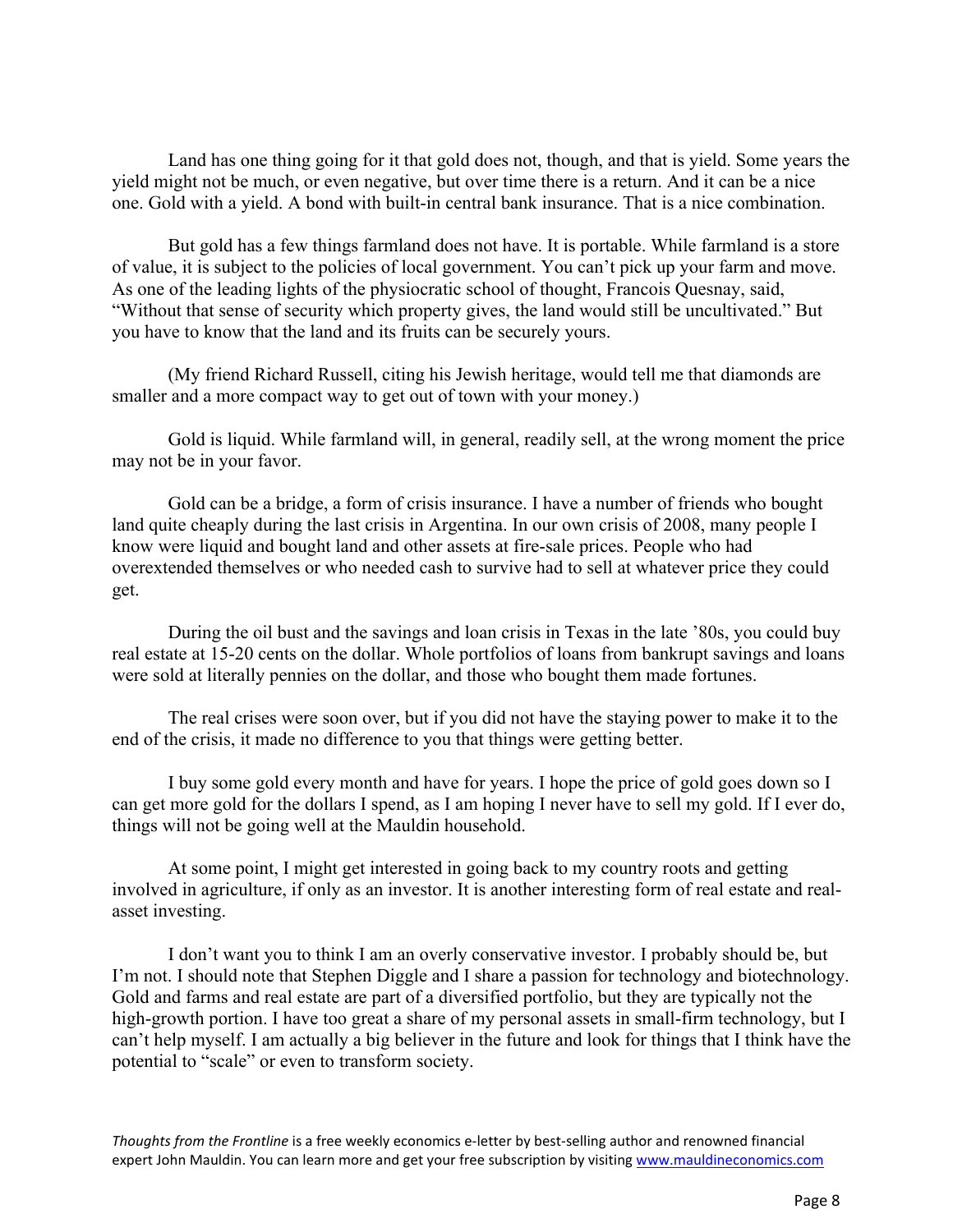#### **And in a Real Emergency**

A few weeks ago a husband-and-wife argument turned ugly, and he threatened her. He threw her phone against the wall and it broke, but the violent impact on the wall caused the phone to automatically call 911 and give emergency responders their location. The police responded, and after a shootout in which thankfully no one was killed, the police credited a new phone app with potentially saving the woman's life. It made the local news, whose reporters called the developer of that application, a tech start-up called My911. Their app was designed to work in all sorts of emergencies.

If you are in a car crash, the My911-equipped phone will "recognize" the impact and automatically call 911 and give them your location, even if you can't make the call. That has already happened many times. There are many other features that come with the app. You can track your employees' or children's whereabouts (for safety reasons!), have a personal SOS button that can notify anyone of your choice in an emergency, receive updates on local emergencies and crimes, and a lot more.

I think someday this app will be on all phones as a standard feature, like maps or texting. Safety and emergency help is a critical app when you need it. But right now the My911 app is being marketed primarily through security services and businesses (think insurance: someone can literally be there in the case of a problem). And yes, I am an investor. And yes, it does scale. This investment is part of my incurable addiction to cool new technology. And no, we are not looking for additional money. It appears a merger is in the offering. We will see.

My911 is something you should have on your phone. Like my gold, I hope to never use it. If you or your loved ones are in a car wreck, this app can be a true life saver. While I still have some influence, I have persuaded the CEO to offer the app at \$1.99 to my readers instead of the \$27.99 on the website. This offer will only last for 30 days. You can check the application out and see the news video at the company website below.

Take the next few minutes and put the app on your phone. Go to iTunes (if you have an iPhone) or to the website (www.my-911.com) and use code 125 if you have a phone with the Android or Blackberry operating system. The cost is \$1.99 and not the \$27.99 on the website. Just click on the discount button on the order form. The direct link to the order form is https://secure.my-911.com/order/.

#### **Money for Nothing**

My friend and documentary film producer Jim Bruce is introducing what I think is going to be a very important documentary on the Federal Reserve. The movie, *Money for Nothing: Inside the Federal Reserve,* [will have its world premiere at the International Documentary Film Festival](#page-13-0) in Amsterdam, on Nov. 15. After that, the plan is to screen the movie in US theaters in 2013, then release it on television and DVD.

*Money for Nothing* is an independent, nonpartisan, feature-length documentary film. There are appearances in the film by former Fed Chairman Paul Volcker; investor Jeremy Grantham;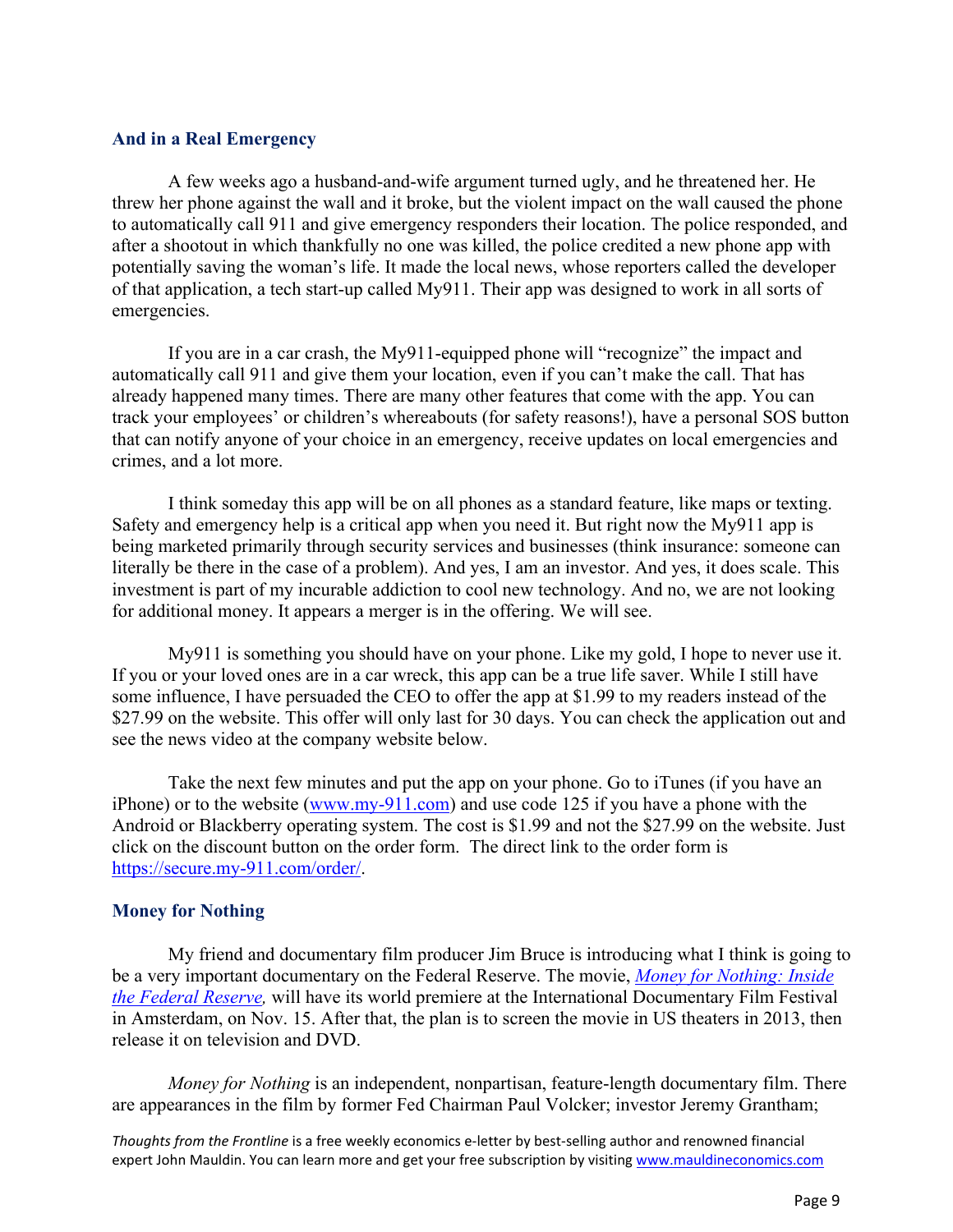former Vice Chairman of the Fed Alan Blinder; Peter Fisher, former Under Secretary of the Treasury for Domestic Finance; Philadelphia Fed President Charles Plosser; Richmond Fed President Jeffrey Lacker; Vice Chair of the Fed Board of Governors Janet Yellen; prominent Fed watcher James Grant of *Grant's Interest Rate Observer*; Barry Ritholtz; Dr. Gary Shilling; and your humble analyst.

The film questions the rationale behind today's Fed actions and calls for better policies in the future. The producers need a few more dollars to finish everything, so please join me in getting out a really valuable tool in the effort to educate America about the Federal Reserve. You can pledge on Kickstarter and receive cool gifts in exchange for helping the film the last few steps to the finish line: http://kck.st/Tf9RuT.

#### **Chicago, Washington DC, New York, North Dakota, and Scandinavia**

I am off to Chicago tomorrow for an event with my partners at Altegris, and I will meet with old friend Don Coxe as well, before dashing off to Washington DC on Wednesday for meetings on Capitol Hill on Thursday, before catching the evening train to NYC. Whew! Even for me, that's fast. It all makes sense; it just gets stacked up.

I will be home for Thanksgiving and then off to North Dakota for a few days to speak for BNC National Bank. I will be bringing my middle son, Chad, with me. He usually doesn't like to do this type of thing but is interested in maybe moving to North Dakota. Go figure.

I have perhaps a few personal trips to make in December but will be mostly at home for the holidays before I take off to Oslo, Stockholm, and Copenhagen for Skagen Funds in January. And perhaps there will be a side trip to Greece to see Ground Zero and compare it with Argentina.

I know I have said it, but I really did enjoy Cafayate. Doug Casey, David Galland, and the rest of the investors there have created a "libertarian" retreat. The people who are there are so diverse but all were fun to talk with. The ambience is phenomenal, the spa is world-class, and I actually did slow down a little. I am already thinking of going back in March for a longer visit.

I really want to thank my South American partner, Enrique Fynn, who made all those events and meetings possible. He and his assistant Agustina really worked hard. And my deep appreciation goes to the hosts of all the CFA events.

Oh, and before I go, I recently sat down in the studio for a discussion with Ed D'Agostino about my book *Endgame,* and about where the world is at in the debt supercycle. In 25 minutes we discussed Europe, Japan, and the US and how our newsletter, *Yield Shark*, can help investors navigate the challenges posed by the market today. You can [see the interview here.](http://www.mauldineconomics.com/landing/yield-shark-video-landing-v1/MEC014TF1112A)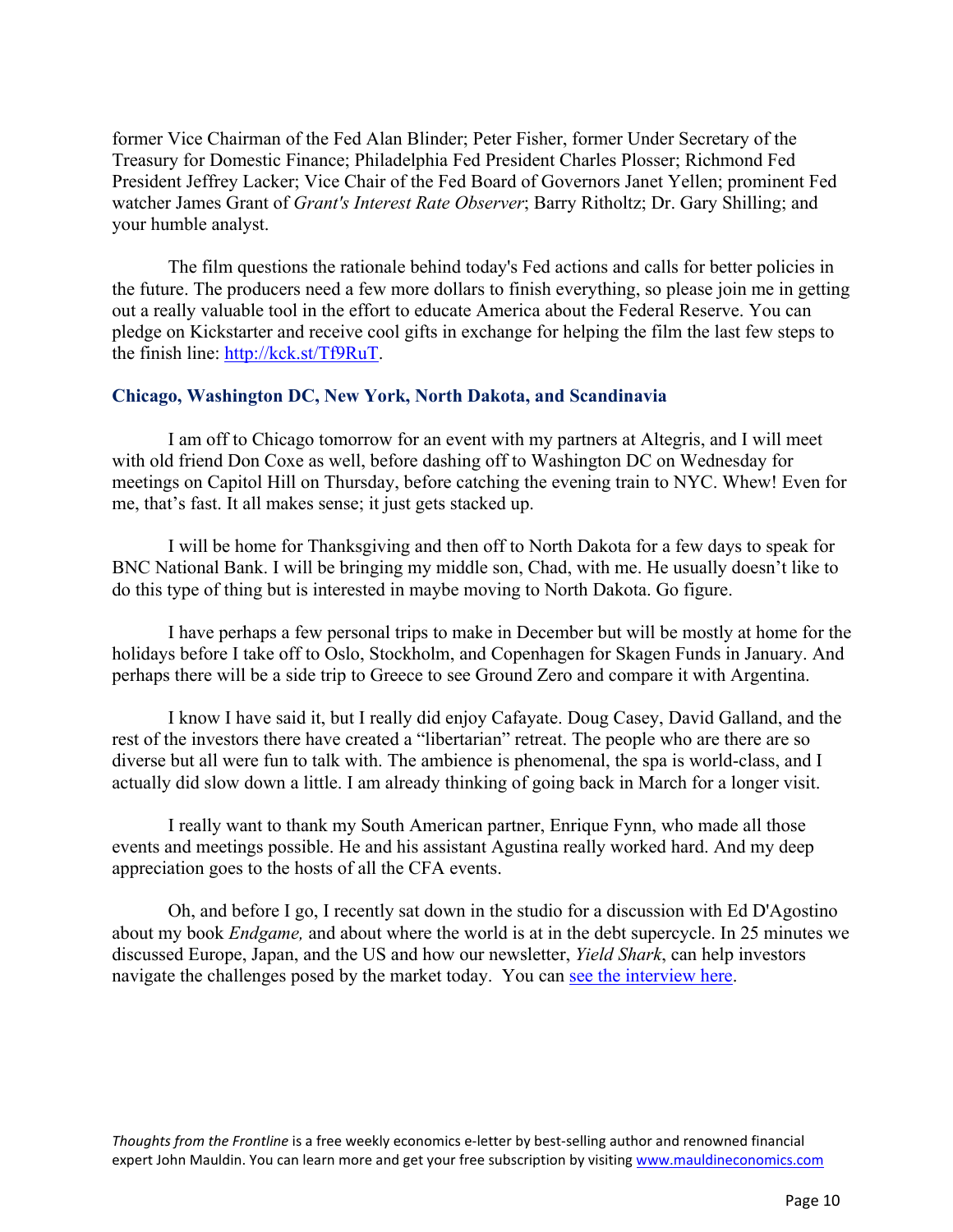

It is once again time to hit the send button. I hope my meandering thoughts on gold, agriculture, and real wealth had something close to the impact for you that they had when they first occurred to me.

Your really needing to cut back on red meat again analyst,

John Mauldin

### **Share Your Thoughts on This Article**

**Post a Comment** 

Send to a Friend | Print Article | View as PDF | Permissions/Reprints | Previous Article

*Thoughts From the Frontline* is a free weekly economic e-letter by best-selling author and renowned financial expert, John Mauldin. You can learn more and get your free subscription by visiting http://www.mauldineconomics.com.

Please write to subscribers@mauldineconomics.com to inform us of any reproductions, including when and where copy will be reproduced. You must keep the letter intact, from introduction to disclaimers. If you would like to quote brief portions only, please reference http://www.mauldineconomics.com.

To subscribe to John Mauldin's e-letter, please click here: http://www.mauldineconomics.com/subscribe/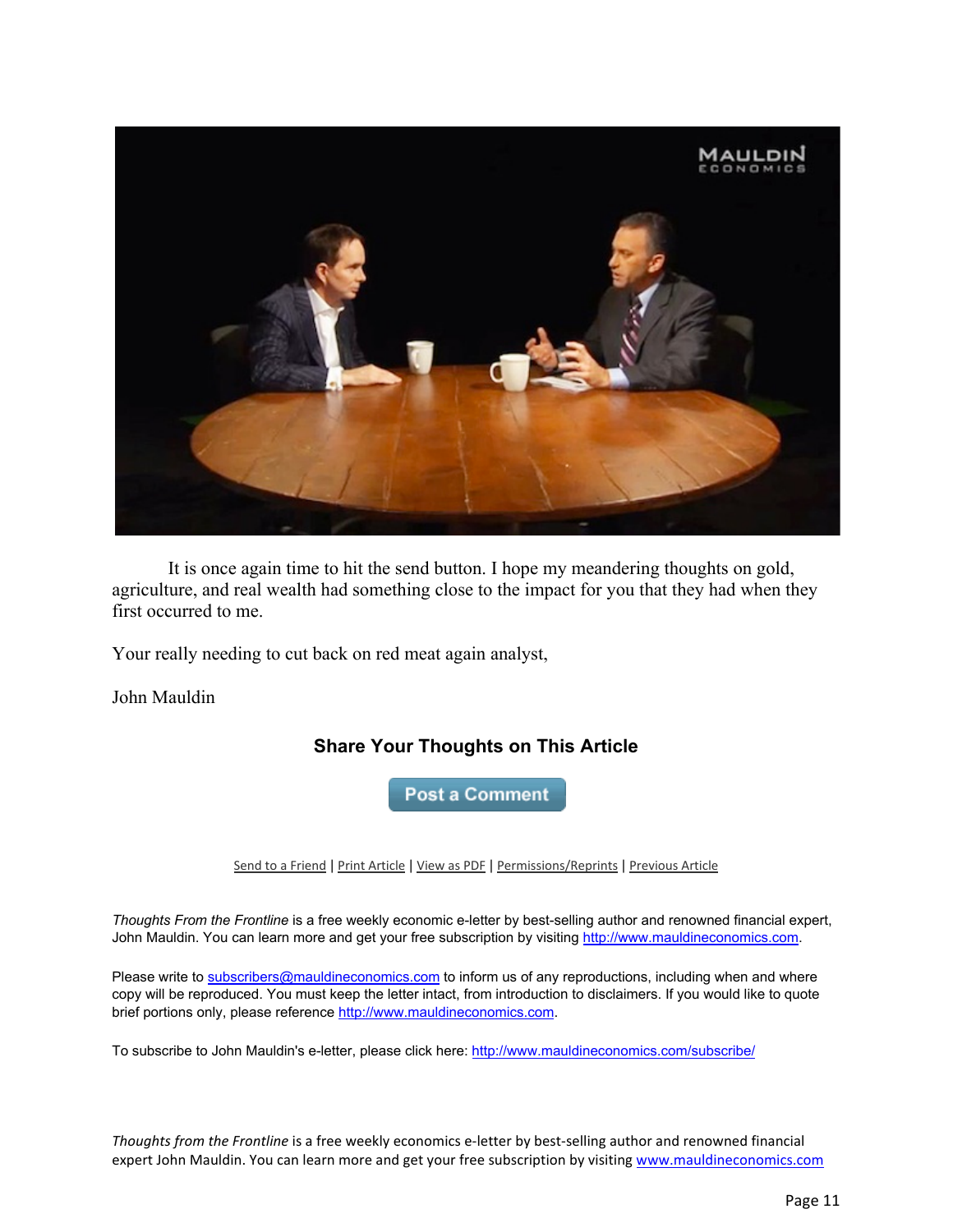To change your email address, please click here: http://www.mauldineconomics.com/change-address

If you would ALSO like changes applied to the Mauldin Circle e-letter, please include your old and new email address along with a note requesting the change for both e-letters and send your request to compliance@2000wave.com.

To unsubscribe, please refer to the bottom of the email.

*Thoughts From the Frontline* and JohnMauldin.com is not an offering for any investment. It represents only the opinions of John Mauldin and those that he interviews. Any views expressed are provided for information purposes only and should not be construed in any way as an offer, an endorsement, or inducement to invest and is not in any way a testimony of, or associated with, Mauldin's other firms. John Mauldin is the Chairman of Mauldin Economics, LLC. He also is the President of Millennium Wave Advisors, LLC (MWA) which is an investment advisory firm registered with multiple states, President and registered representative of Millennium Wave Securities, LLC, (MWS) member FINRA, SIPC. MWS is also a Commodity Pool Operator (CPO) and a Commodity Trading Advisor (CTA) registered with the CFTC, as well as an Introducing Broker (IB) and NFA Member. Millennium Wave Investments is a dba of MWA LLC and MWS LLC. This message may contain information that is confidential or privileged and is intended only for the individual or entity named above and does not constitute an offer for or advice about any alternative investment product. Such advice can only be made when accompanied by a prospectus or similar offering document. Past performance is not indicative of future performance. Please make sure to review important disclosures at the end of each article. Mauldin companies may have a marketing relationship with products and services mentioned in this letter for a fee.

Note: Joining the Mauldin Circle is not an offering for any investment. It represents only the opinions of John Mauldin and Millennium Wave Investments. It is intended solely for investors who have registered with Millennium Wave Investments and its partners at www.MauldinCircle.com or directly related websites. The Mauldin Circle may send out material that is provided on a confidential basis, and subscribers to the Mauldin Circle are not to send this letter to anyone other than their professional investment counselors. Investors should discuss any investment with their personal investment counsel. John Mauldin is the President of Millennium Wave Advisors, LLC (MWA), which is an investment advisory firm registered with multiple states. John Mauldin is a registered representative of Millennium Wave Securities, LLC, (MWS), an FINRA registered broker-dealer. MWS is also a Commodity Pool Operator (CPO) and a Commodity Trading Advisor (CTA) registered with the CFTC, as well as an Introducing Broker (IB). Millennium Wave Investments is a dba of MWA LLC and MWS LLC. Millennium Wave Investments cooperates in the consulting on and marketing of private and non-private investment offerings with other independent firms such as Altegris Investments; Capital Management Group; Absolute Return Partners, LLP; Fynn Capital; Nicola Wealth Management; and Plexus Asset Management. Investment offerings recommended by Mauldin may pay a portion of their fees to these independent firms, who will share 1/3 of those fees with MWS and thus with Mauldin. Any views expressed herein are provided for information purposes only and should not be construed in any way as an offer, an endorsement, or inducement to invest with any CTA, fund, or program mentioned here or elsewhere. Before seeking any advisor's services or making an investment in a fund, investors must read and examine thoroughly the respective disclosure document or offering memorandum. Since these firms and Mauldin receive fees from the funds they recommend/market, they only recommend/market products with which they have been able to negotiate fee arrangements.

PAST RESULTS ARE NOT INDICATIVE OF FUTURE RESULTS. THERE IS RISK OF LOSS AS WELL AS THE OPPORTUNITY FOR GAIN WHEN INVESTING IN MANAGED FUNDS. WHEN CONSIDERING ALTERNATIVE INVESTMENTS, INCLUDING HEDGE FUNDS, YOU SHOULD CONSIDER VARIOUS RISKS INCLUDING THE FACT THAT SOME PRODUCTS: OFTEN ENGAGE IN LEVERAGING AND OTHER SPECULATIVE INVESTMENT PRACTICES THAT MAY INCREASE THE RISK OF INVESTMENT LOSS, CAN BE ILLIQUID, ARE NOT REQUIRED TO PROVIDE PERIODIC PRICING OR VALUATION INFORMATION TO INVESTORS, MAY INVOLVE COMPLEX TAX STRUCTURES AND DELAYS IN DISTRIBUTING IMPORTANT TAX INFORMATION, ARE NOT SUBJECT TO THE SAME REGULATORY REQUIREMENTS AS MUTUAL FUNDS, OFTEN CHARGE HIGH FEES, AND IN MANY CASES THE UNDERLYING INVESTMENTS ARE NOT TRANSPARENT AND ARE KNOWN ONLY TO THE INVESTMENT MANAGER. Alternative investment performance can be volatile. An investor could lose all or a substantial amount of his or her investment. Often, alternative investment fund and account managers have total trading authority over their funds or accounts; the use of a single advisor applying generally similar trading programs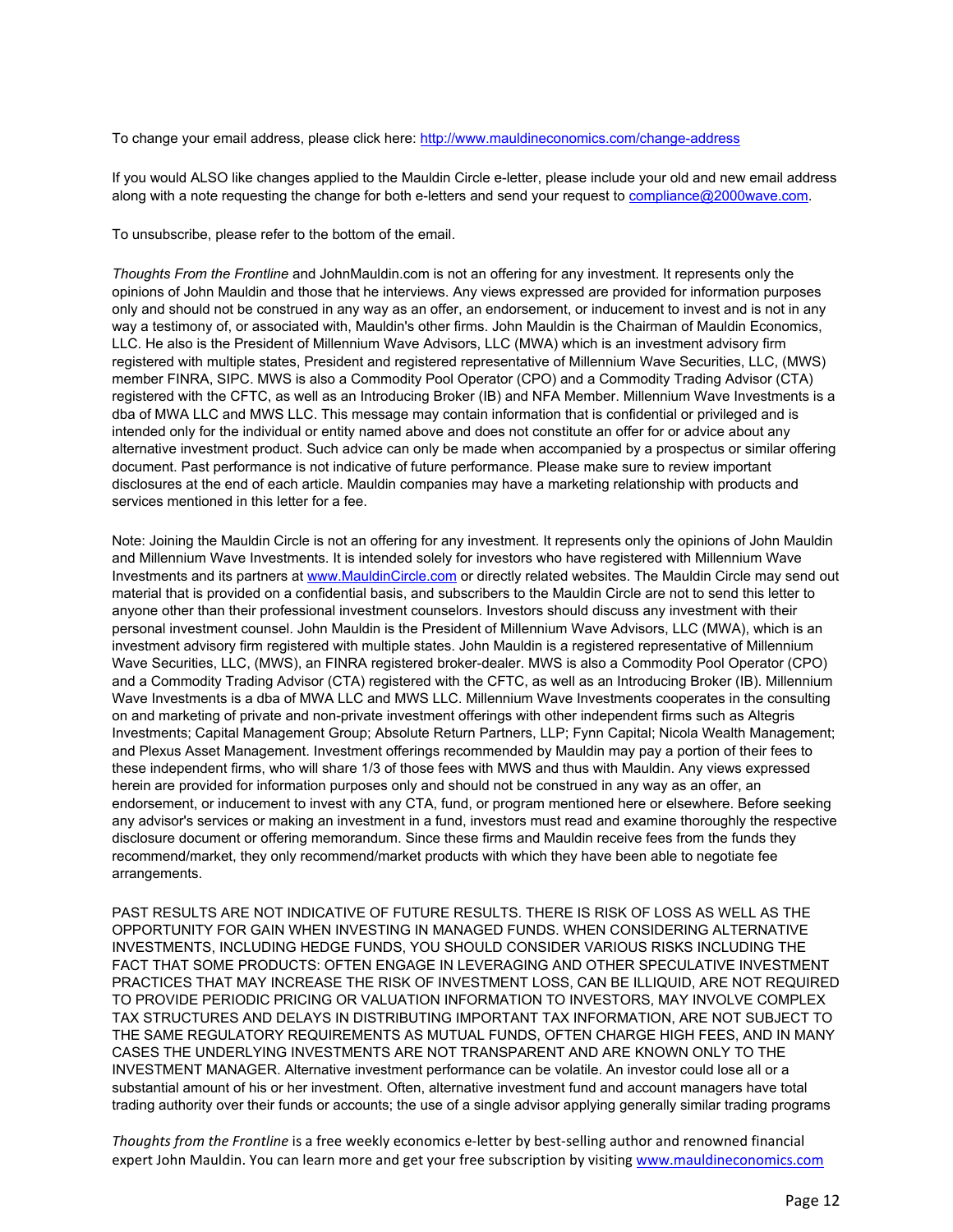could mean lack of diversification and, consequently, higher risk. There is often no secondary market for an investor's interest in alternative investments, and none is expected to develop.

All material presented herein is believed to be reliable but we cannot attest to its accuracy. Opinions expressed in these reports may change without prior notice. John Mauldin and/or the staffs may or may not have investments in any funds cited above as well as economic interest. John Mauldin can be reached at 800-829-7273.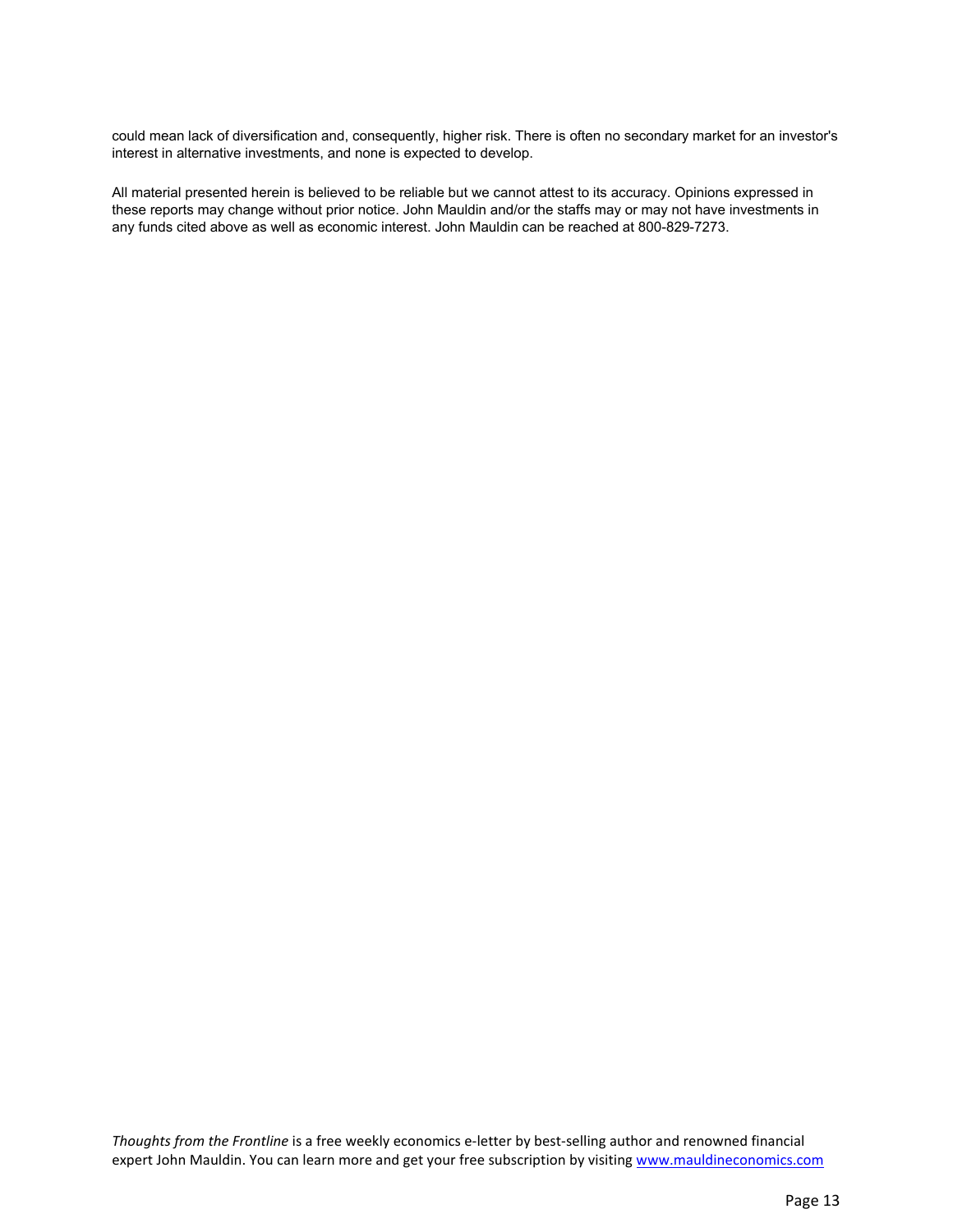#### MONEYFORNOTHI N<sub>G</sub> SUPPORT<br>THE FILM ABOUT<br>THE FILM MEET MEET HOME THE CAST THE CREW

**LATEST**<br>NEWS CONTAC

U<sub>S</sub>

<span id="page-13-0"></span>**MONEY FOR NOTHING: Inside the Federal Reserve** is an independent, non-

pay for [finishing costs](http://www.moneyfornothingthemovie.org/support-the-film) in anticipation of a late-

## [SUPPORT THE FILM](http://www.moneyfornothingthemovie.org/support-the-film/)

**Official Selection idfa 2012**